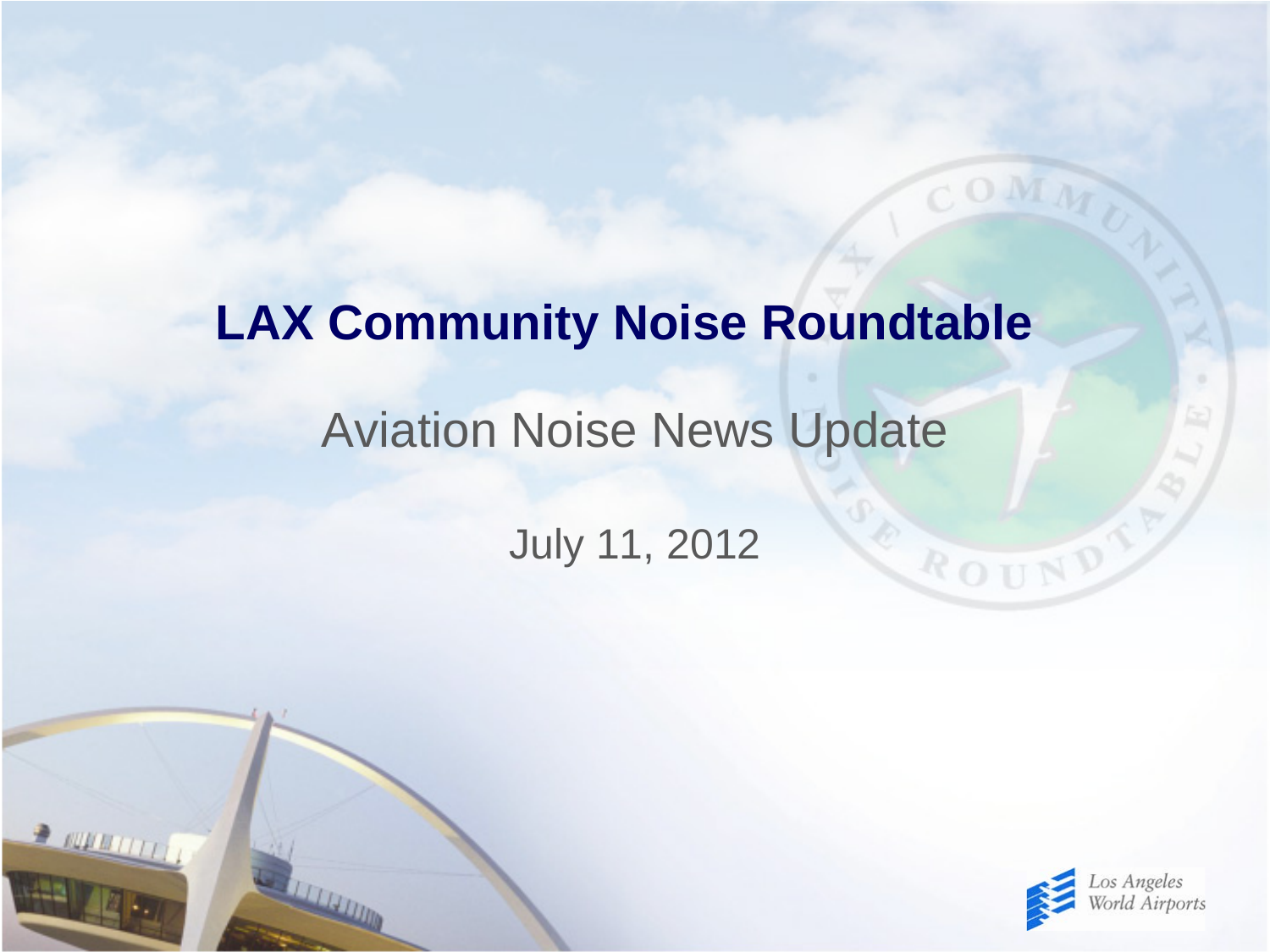### **New Boeing 747-8 GEnx Engines / P&W Engine Completes First Flight**

- **Boeing and General Electric to welcome the first 747-8 Intercontinental powered by four Genx-2B engines in Frankfurt, Germany with launch customer Lufthansa Airlines**
- **The GEnx Engines combines technologies from previous engines and provides:**
	- Up to 15% better fuel efficiency, 15% less CO2
	- NOx gases emissions as much as 55% below today's regulatory limits
	- **30% lower noise levels**
- **At the same time, the new Pratt and Whitney PurePower Geared Turbofan Engine (GTF) that promises double-digit reductions in noise and emissions has successfully completed its first flight**
	- The engine, the PW2100G, which is for the Mitsubishi Regional Jet, flew on a specially designed Boeing 747SP flying test bed at the Company's Mirabel Aerospace Centre in Mirabel, Quebec
- **Larger versions of the GTF for the Bombardier C-Series aircraft and the Airbus 320 family aircraft have also been tested, but have not flown**

**P&W is now working on GTF technology to adapt the engine that could power the new Boeing 777 aircraft**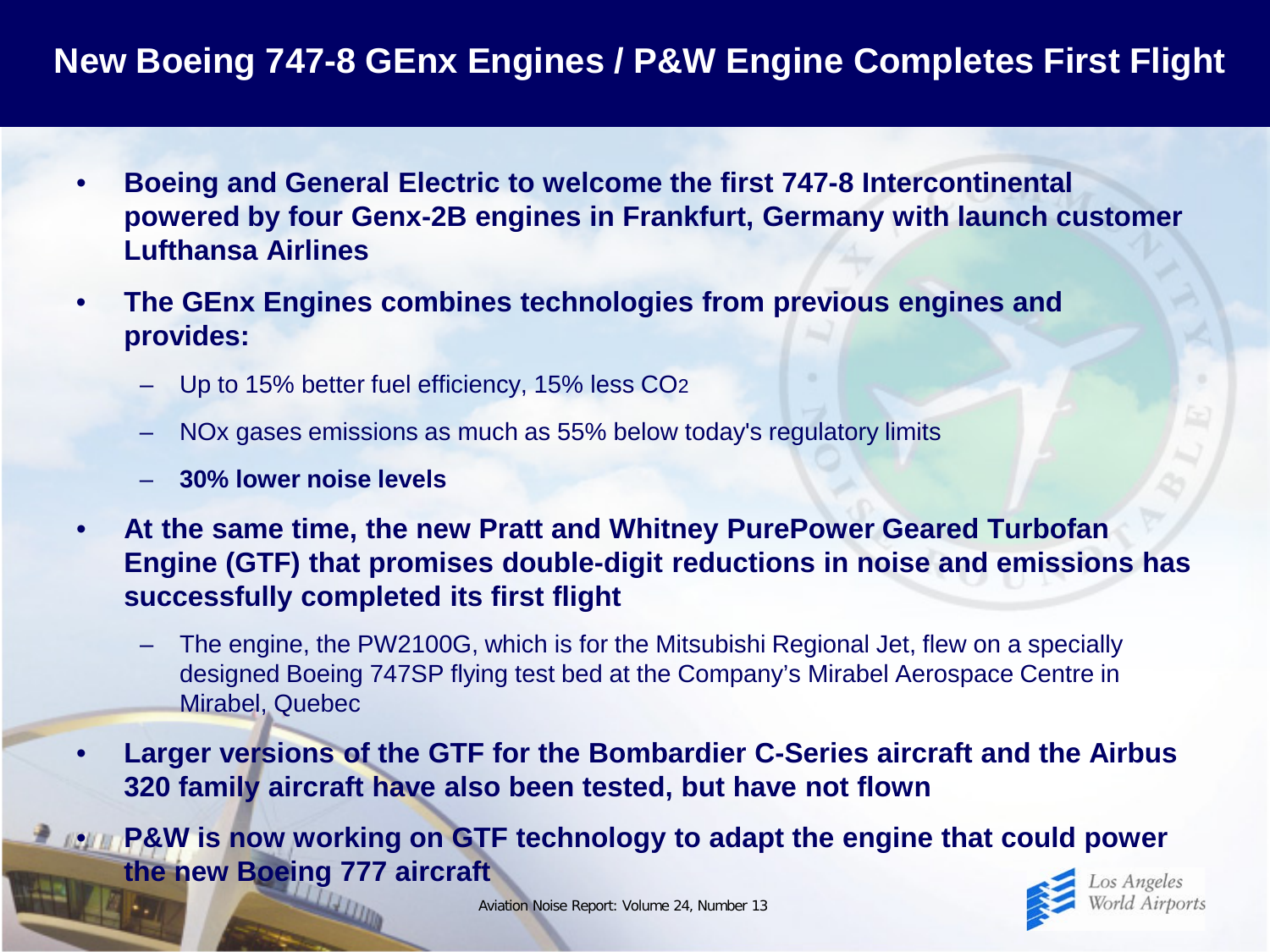## **FAA to Publish Sound Insulation Program PGL Ahead of ACRP Guidance**

- **The imminent publication of an FAA Program Guidance Letter (PGL) on funding eligibility for airport sound insulation programs will delay publication of updated guidance for such programs developed by the Airport Cooperative Research Program (ACRP)**
	- The FAA's PGL is likely to require that changes be made to the ACRP guidance because the PGL is expected to include a new requirement that homes meet an interior noise level criterion of 45 dB DNL in addition to being located in an airport's 65 dB DNL noise contour
- **Release of the final report on ACRP Project 02-24 "Guidance for Airport Sound Insulation Programs" will likely be extended until early next year**
- **The ACRP project was undertaken to develop updated guidance for airports to use in effectively managing their sound insulation programs in conformance with FAA Noise Compatibility Program (NCP) and Airport Improvement Program (AIP) funding requirements**
- **Airports fear that the new standard set out by the FAA's PGL may drastically cut the number of homes that are eligible for sound insulation**

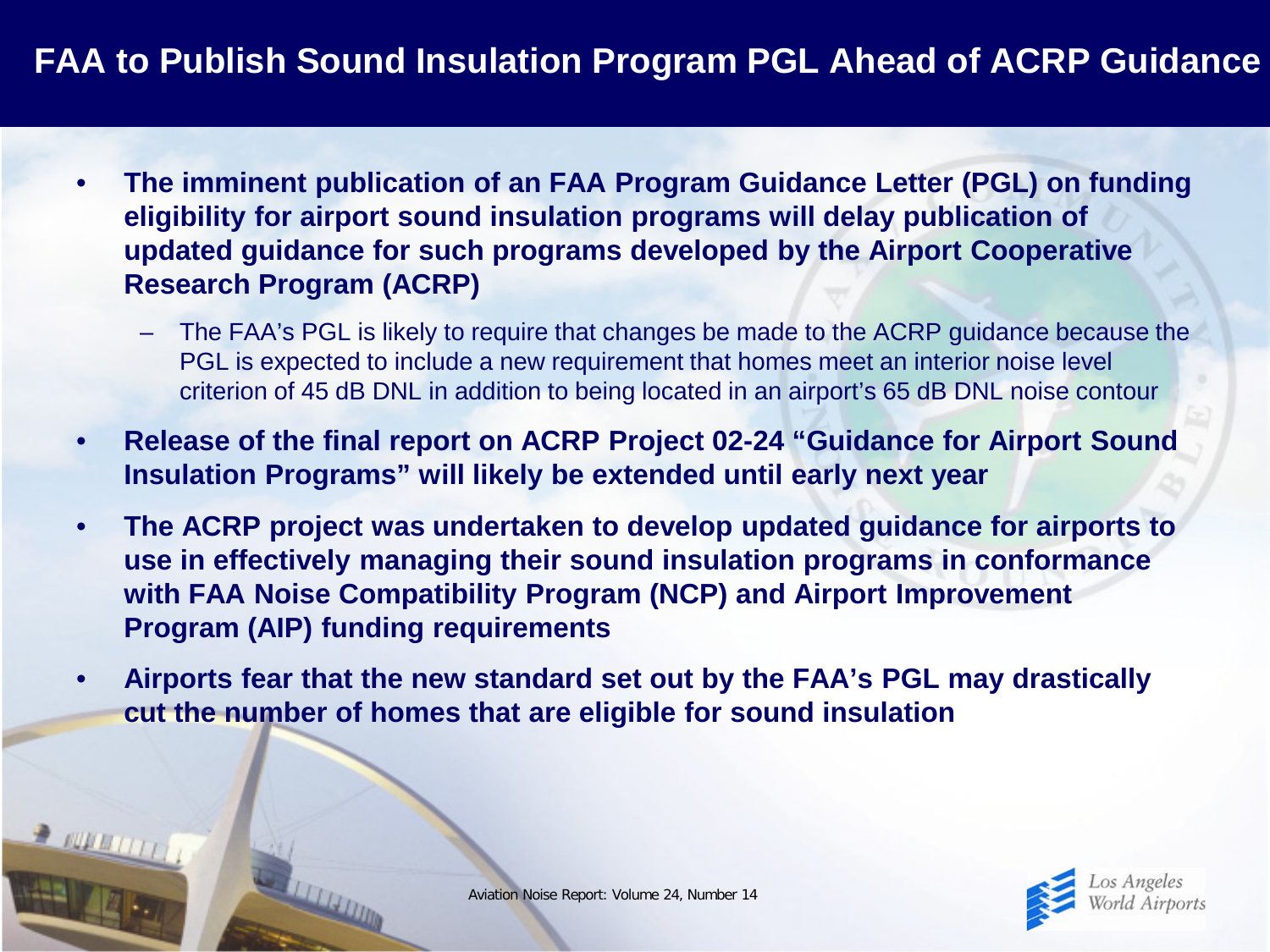### **NextGen Update: Sea-Tac Airliner Tests Could Yield Quieter Landings**

- **On June 11, Alaska Airlines flight from Los Angeles was the first passenger flight into SEA guided down to the runway by signals from a satellite**
- **"Flying along invisible but precise pathways, jets in the trial will smoothly descend with engines at idle until near the runway, saving fuel and reducing emissions"**
	- "The FAA's co-lead on the project, Doug Marek, compares it to sliding down a banister instead of taking the stairs."
- **The "Greener Skies Over Seattle" flight trials will continue for up to six months involving airlines such as: Alaska, Horizon Air, US Airways, and Skywest**
	- The FAA's Marek said, "The purpose of the trial flights is to refine procedures to ensure air traffic controllers can integrate the satellite-guided arrivals seamlessly into the flow of other plane traffic."
- **Aircraft will save either 14 or 26 miles of flying, depending on their approach route**
	- "The new turn over Elliot Bay rather than farther north should reduce overflights and jet noise for 750,000 Seattle residents in the northern neighborhoods," said Alaska Airlines spokesman Paul McElroy.



http://seattletimes.nwsource.com/html/businesstechnology/2018404046\_satnavigation11.html?prmid=head\_main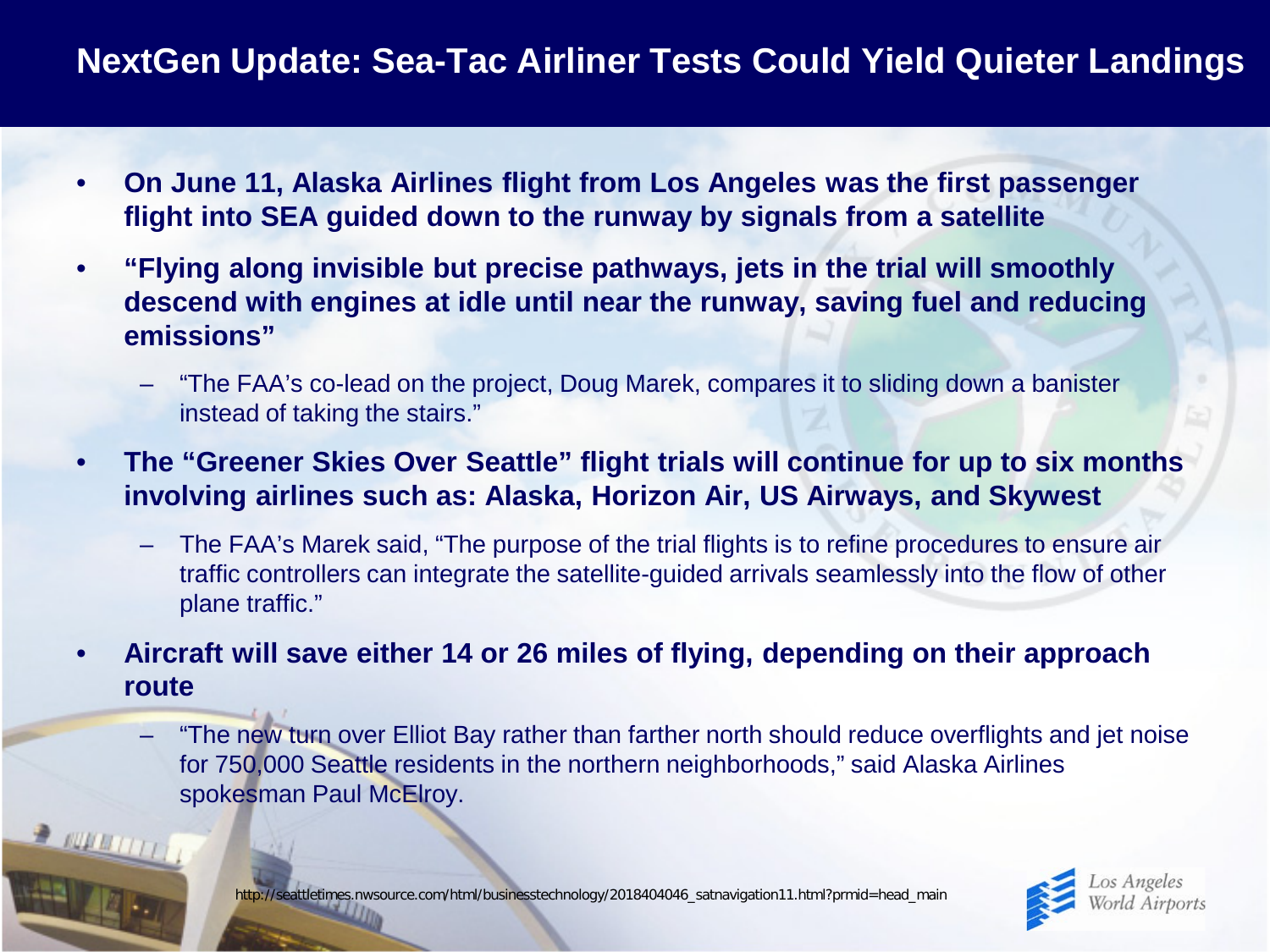## **Flight Training Reduction Incentive Program at Santa Monica Airport**

- **The Santa Monica City Council was considering a voluntary test incentive program that would have had training flights use other airports**
- **Participating flight schools would receive \$150 for each flight that resulted in a minimum of four takeoffs and four landings conducted at other airports on weekends and federal holidays up to \$90,000 total**
	- Approximately 40% of Santa Monica Airport's traffic are local flights
- **Other SoCal city officials said, "What About Us?"**

 $2$  and  $11$ 

- "It is not fair to pass on the burden to other cities," said James Gazeley, Mayor of the City of Lomita which lies under the flight path to the Torrance Airport
- Torrance Mayor Frank Scotto said, "We're extremely displeased they are going down this path. If there's an increase in traffic to Torrance Airport we're going to figure out a way to restrict it."
- **Last night, Santa Monica City Manager Rod Gould tabled the proposed test program saying,**
	- "Public fears and perceptions have escalated to the point that it is impossible to imagine that this test would be able to receive fair and objective evaluation."

http://santamonica.patch.com/articles/santa-monica-to-consider-paying-pilots-to-fly-elsewhere ttp://www.smdp.com/Articles-local-news-c-2012-06-27-74296.113116-SoCal-cities-say-no-to-SMO-flight-schools.html http://santamonica.patch.com/articles/santa-monica-ditches-detested-plan-to-divert-noisy-flights

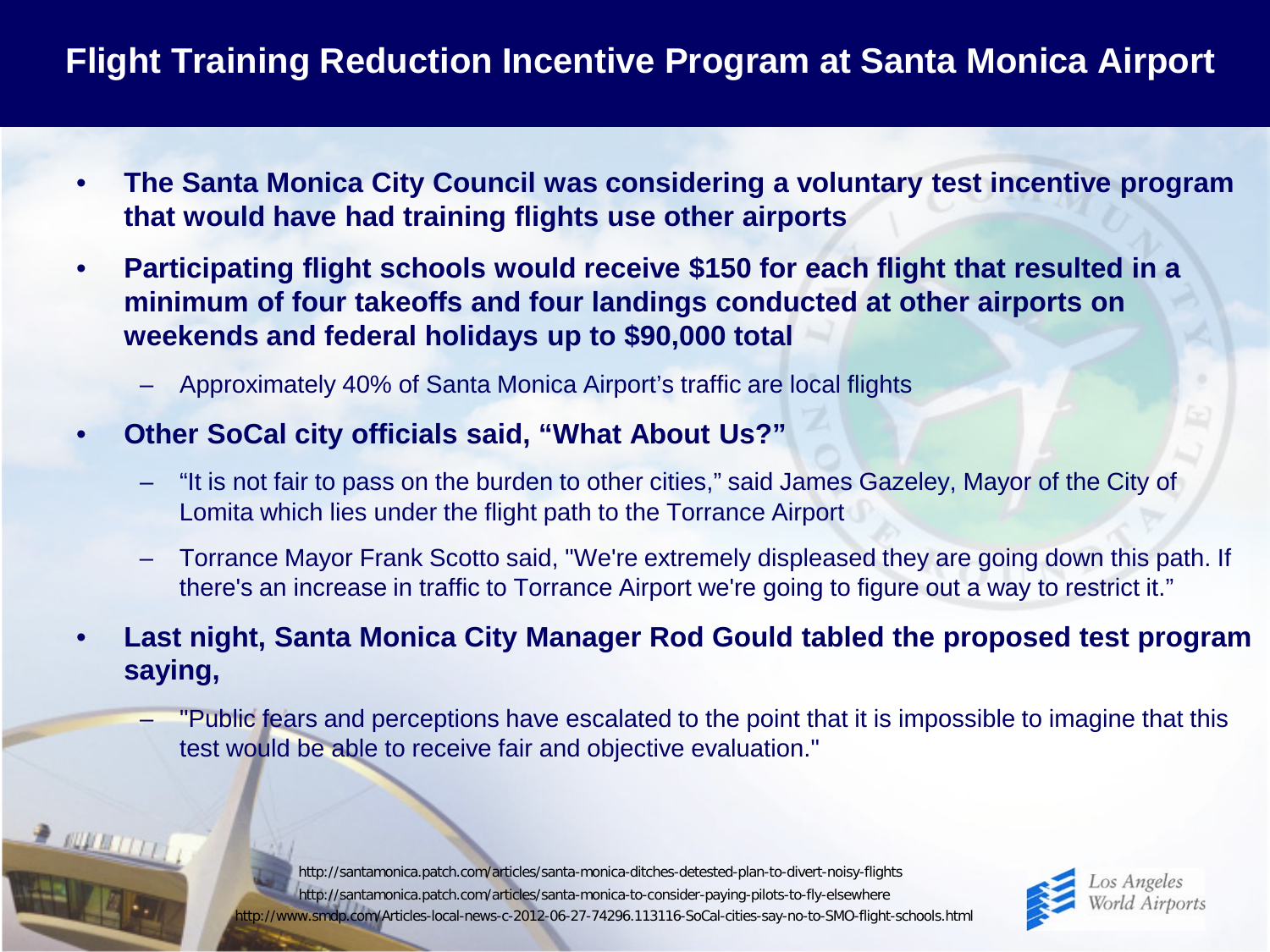#### **Two New PARTNER Noise-Related Reports Posted**

- **The Partnership for AiR Transportation Noise & Emissions Reduction has released two new reports:**
- **1. Design for U.S. Field Study in the Effects of Aircraft Noise on Sleep**
	- Project 25: A report on noise exposure response and sleep disturbance prepared by Professor Mathias Basner of the University of Pennsylvania Perelman School of Medicine. The object of the study is to propose an "optimal" study design for U.S. field study on the effects of aircraft noise on sleep and recuperation
	- http://web.mit.edu/aeroastro/partner/projects/project25.html
- **2. Assessment of Windows on Noise Intrusion, Energy Efficiency, and Indoor Air Quality for Residential Buildings Near Airports**
	- Project 26: This research prepared y Kai Ming Li, J. Stuart Bolton, and Qingyan Chen of Purdue University's Ray W. Herrick Laboratories explores noise ingression through windows in residential buildings, and energy efficiency and the associated effect on indoor air quality as a result of using sound-insulating windows
		- http://web.mit.edu/aeroastro/partner/projects/project26.html
- **"PARTNER is a leading aviation cooperative research organization. An FAA Center of Excellence, PARTNER is sponsored by the FAA, NASA, Transport Canada, U.S. Department of Defense, and the Environmental Protection Agency."**

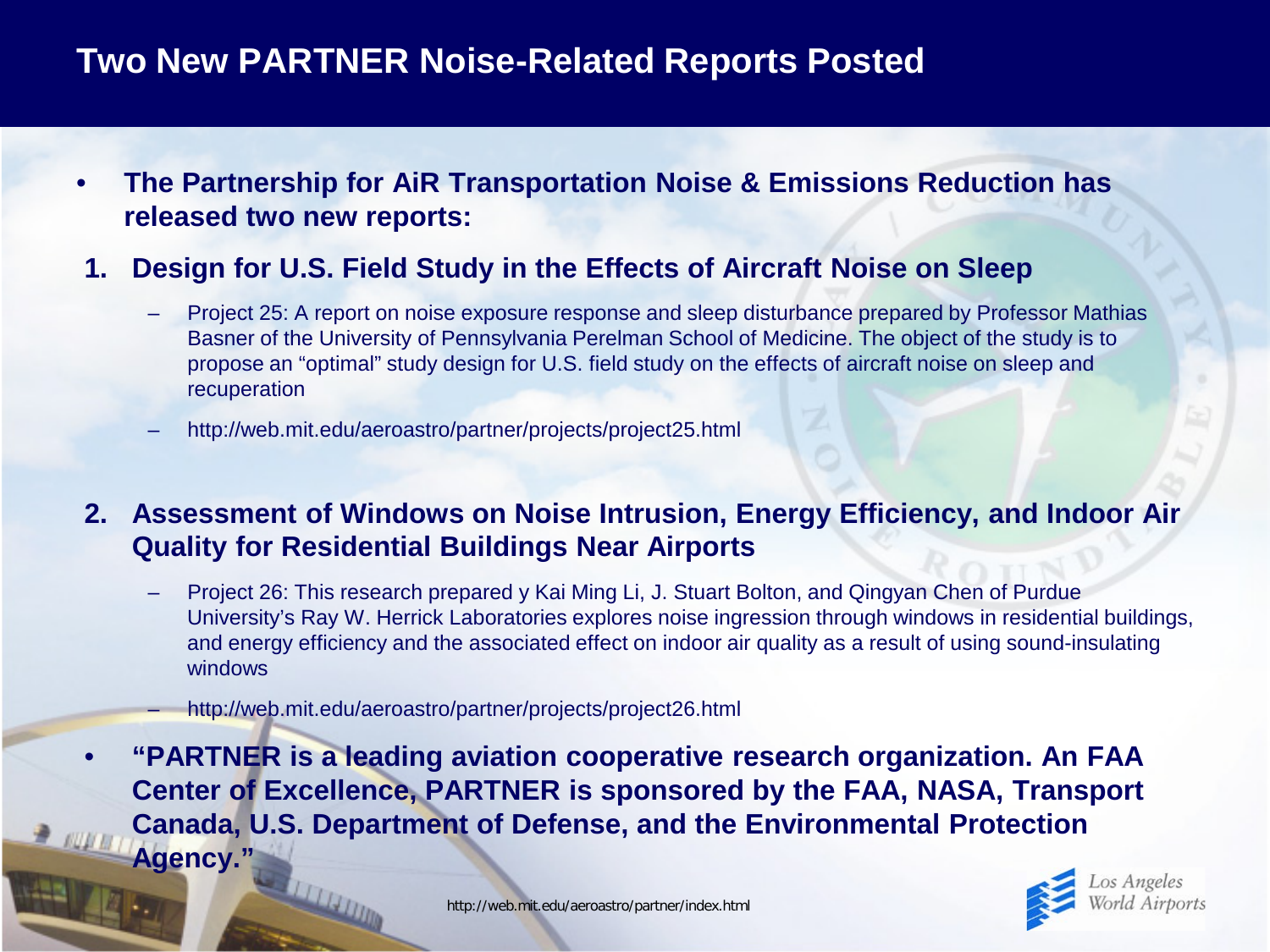#### **Additional Class 'D' Airspace Added to LAX**

- As of June 28, 2012, additional Class 'D' airspace was added north and south of LAX
- This will give the air traffic control tower control of the airspace directly to the north and south of the Airport
- The Class 'D' airspace requires pilots to make two-way radio communication with LAX tower before entering the airspace
- The Class 'D' airspace north of LAX extends from the surface to 2,700 ft. AGL, the Class 'D' airspace south of LAX extends from the surface to 2,500 ft. AGL
- Pilots wishing to enter the LAX Class 'B' airspace need further clearance and a transponder to enter